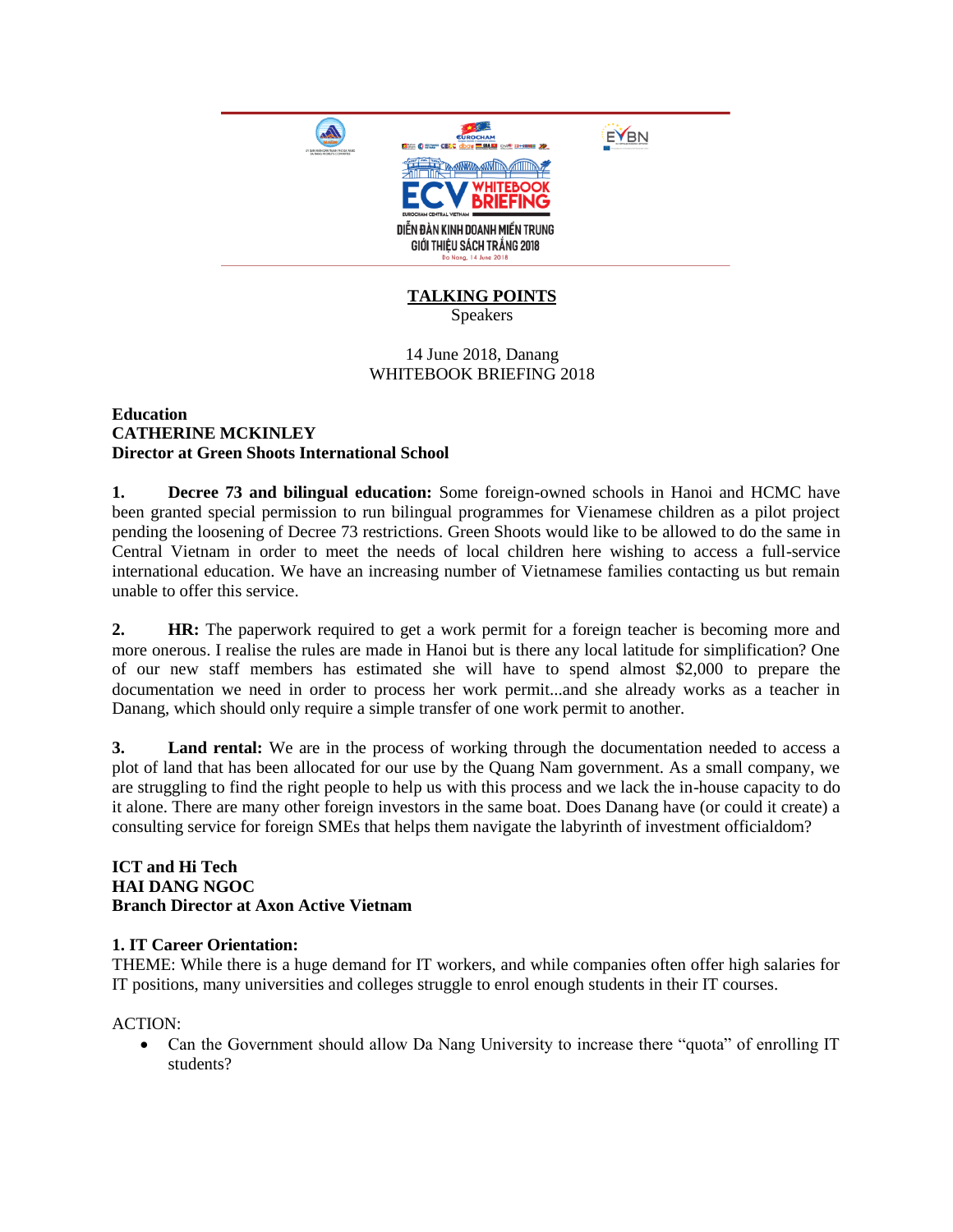- Can any action be taken to recommend the university to optimize training curricula in order to reduce the studying time from 5 to 4 years, reduce all irrelevant subjects, and introduce more mandatory internship time at the companies?
- In light of the Government's prioritizing of the ICT sector, can the Government support the organization of an official Orientation Day to for graduate school students (and their parents) to raise the profile of IT careers, their high benefits, and the importance of participating in a key industry for the future of Vietnam? This should be done at the city level with the participation of the wider public and private training institutions, in the format of Open Exhibition Day.

# **2. Improve quality of graduate IT student**

THEME: Graduated IT students often don't have enough skills to be fully prepared for the labout market. To tackle this, IT companies in Vietnam have to make substantial investment in fresh graduates from universities and provide additional vocational training to develop their technical, soft and English language skills.

ACTION:

- Da Nang Universities should introduce mandatory internship at companies as part of the curriculum. Can the Government support in recommending 2- month internships at the end of the 3rd year and a 6-months graduation internship before the final thesis presentation. The performance evaluation should be considered as important grading for students.
- A minimum qualification course should be designed to enhance soft skills and strengthen English communication

# **Tourism and Hospitality JOSE SANCHEZ-BARROSO EuroCham Central Vietnam Delegate/Hon. Consul of Spail/Vinh Tanh Investments**

**1. Flight Connections:** easing Flight connections to Seam Riep, Luang Prabang, Chiang Mai which can make Central Vietnam a distribution hub for attractions in the Indochina region

**2. European investment in the MIICE sector**: What is the plan of the Danang Government to increase investment in infrastructure in facilities and the road towards making Danang a true events capital in Vietnam.

**3. Destination Marketing:** the Danang Government has been exemplary in including the private sector in its Destination Marketing activities (e.g. Danang Tourism Committee). However, are there plans to make a separate concrete promotion campaign for the Danang or Central Vietnam region?

**4. Sustainable Tourist / Beach Cleaning campaigns:** due to the rapid development of tourism infrastructure, Danang has been the target of concern due to environmental protection. A strong statement would be funding for sand cleaning machines managed by local NGOs and promoting incentives to sustainable tourism. What are the Danang Government's plans?

### **Taxation NGUYEN HAI MINH EuroCham Executive Committee / Tax and Legal Partner at Mazars Vietnam**

### **1. Foreign investment promotion/incentives:**

 Which are the key areas for attracting foreign investment in the near future, in a context of having less land resources? High technology manufacturing, ICT?